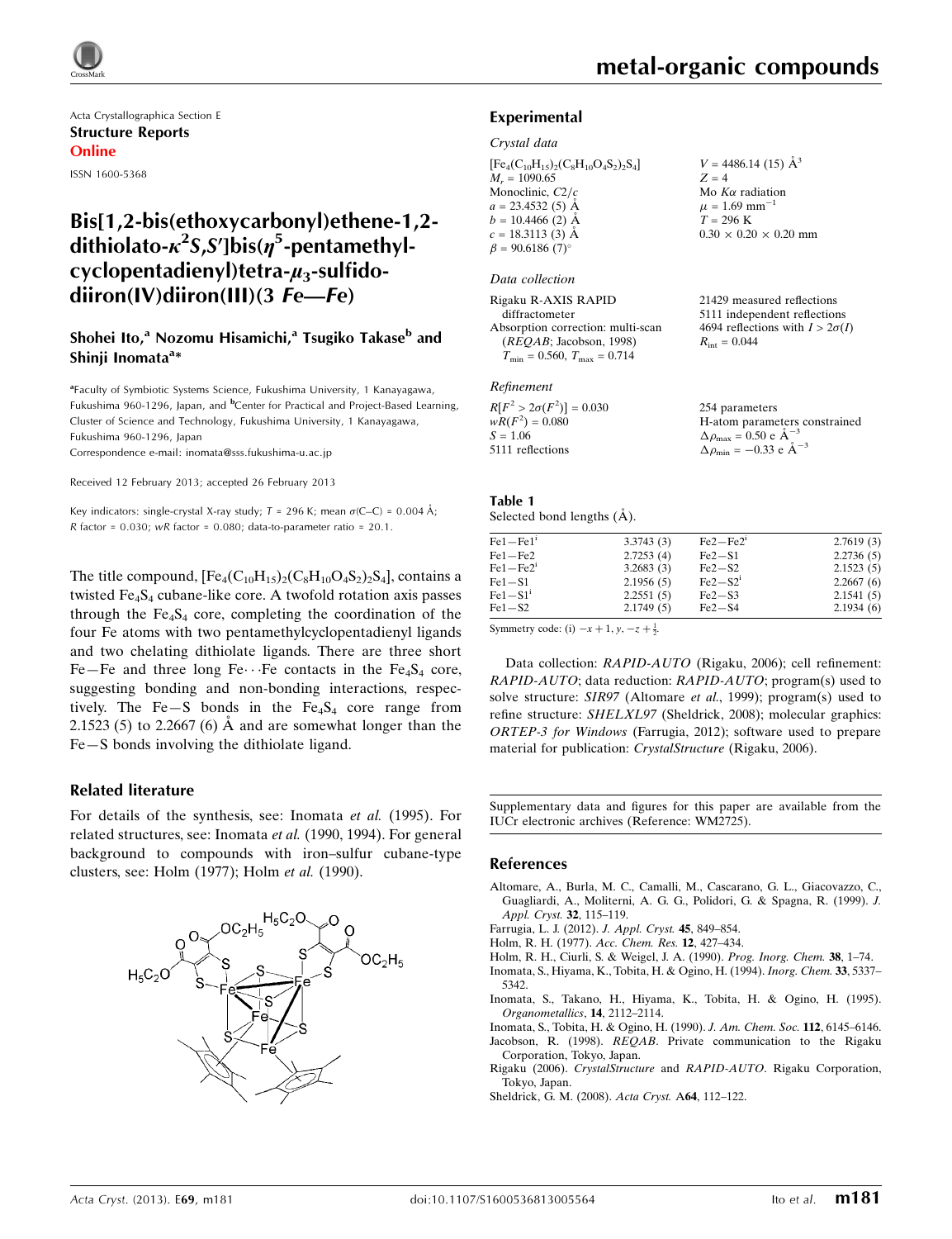# **supporting information**

*Acta Cryst.* (2013). E**69**, m181 [doi:10.1107/S1600536813005564]

## **Bis[1,2-bis(ethoxycarbonyl)ethene-1,2-dithiolato-***κ***<sup>2</sup>** *S***,***S***′]bis(***η***<sup>5</sup> -pentamethylcyclopentadienyl)tetra-***µ***3-sulfido-diiron(IV)diiron(III)(3** *Fe***—***Fe***)**

## **Shohei Ito, Nozomu Hisamichi, Tsugiko Takase and Shinji Inomata**

### **S1. Comment**

Iron-sulfur cubane-type clusters have extensively been investigated as model systems of metal-containing proteins (Holm, 1977; Holm *et al.*, 1990). Among these compounds, the  $Fe_4S_4$  core is usually surrounded by the same supporting ligand (*L*) yielding a moiety Fe<sub>4</sub>S<sub>4</sub>*L*<sub>4</sub>. However, mixed-ligand-type clusters are rather rare. Previously, we succeeded to prepare this type of iron-sulfur cluster from the reaction of  $(C_5Me_5)_2Fe_2(CO)_4$  ( $(Cp^*)_2Fe_2(CO)_4$ ) with  $S_8$  and diphenylacetylene (Inomata *et al.*, 1990; 1994). One of the products was  $[Fe_4(Cp^*)_2(Ph_2C_2S_2)_2(\mu_3-S)_4]$ , in which two Cp<sup>\*</sup> ligands and two diphenyldithiolate ligands are additionally bonded to the  $Fe<sub>4</sub>S<sub>4</sub>$  core. In order to expand our research on this subject, we prepared a cluster containg bis(ethoxycarbonyl)dithiolate ligands instead of diphenyldithiolate ligands. Here we report the structural details of the title compound  $[Fe_4(C_{10}H_{15})_2(C_8H_{10}O_4S_2)_2S_4]$  or  $[Fe_4(Cp^*)_2\{(EtO_2C_2C_2S_2)\}_2(\mu_3-S)_4]$ , (I).

Compound (I) contains a twisted Fe<sub>4</sub>S<sub>4</sub> cubane-like core surrounded by two Cp<sup>\*</sup> ligands and two dithiolato ligands  ${({EtO_2C}_2C_2S_2)}$  (Fig. 1). A crystallographic twofold rotation axis passes through the Fe<sub>4</sub>S<sub>4</sub> core and completes the coordination environment of all iron atoms. There are three iron—iron bonds of 2.7253 (4) and 2.7619 (3) Å (Table 1). The remaining three Fe $\cdot\cdot$ -Fe distances are very long (3.2683 (3) and 3.3743 (3) Å), indicating no bonding interactions (Table 1). The iron—sulfur distances in the Fe<sub>4</sub>S<sub>4</sub> core range from 2.1523 (5) to 2.2667 (6) Å and are normal values (Table 1). On the other hand, the distances between iron and sulfur in the dithiolato ligand are somewhat short (2.1541 (5) and 2.1934 (6) Å) (Table 1).

### **S2. Experimental**

The title cluster compound was prepared according to the literature method (Inomata *et al.*, 1995) by using diethyl acetylenedicarboxylate instead of dimethyl acetylenedicarboxylate.

### **S3. Refinement**

All hydrogen atoms were placed in calculated positions with C—H distances of 0.96 Å for H atoms on methyl groups and 0.97 Å for those on methylene groups. The  $U_{iso}(H)$  values were fixed at 1.2 times the  $U_{eq}(C)$  values of the carbon atoms to which they are covalently bonded.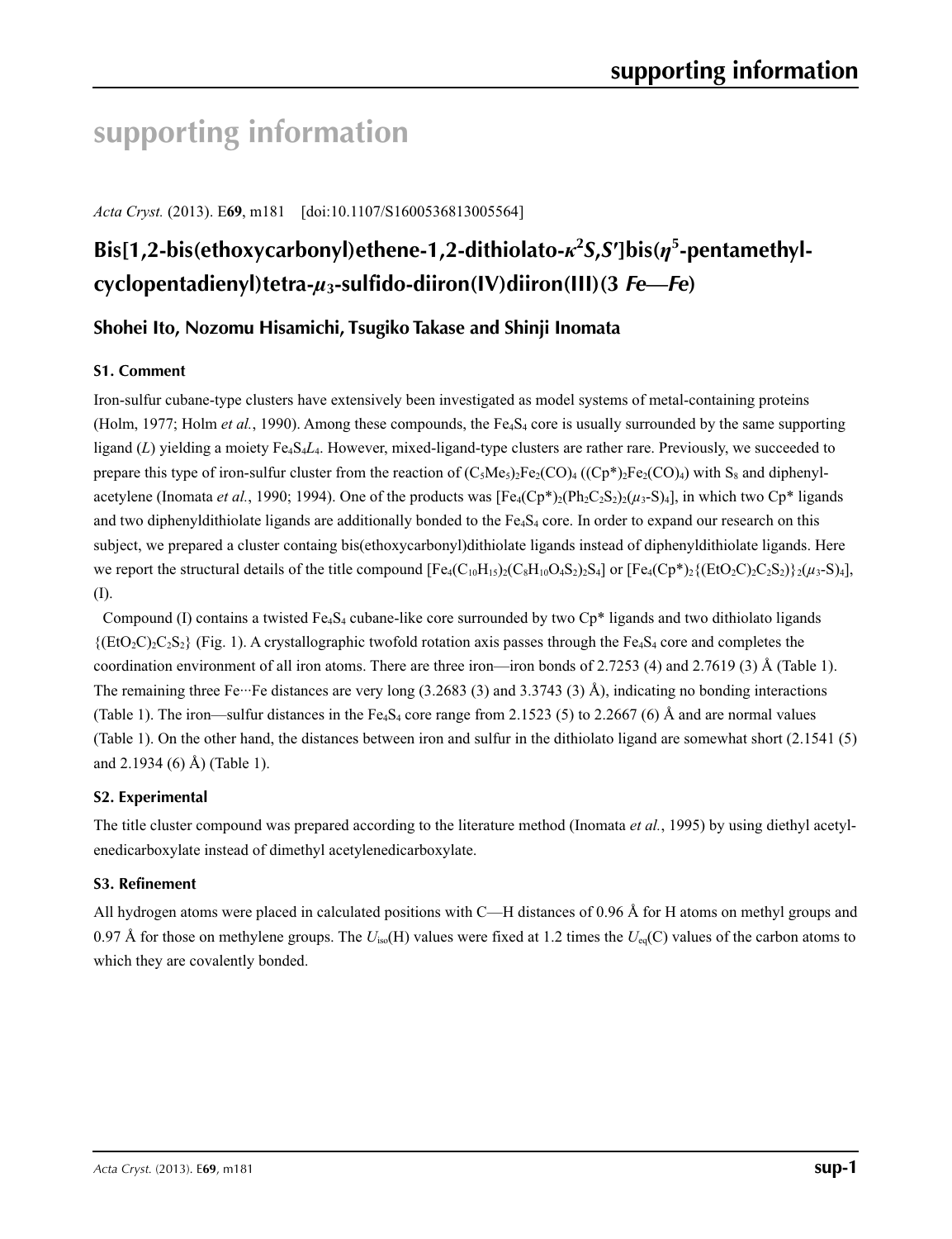

## **Figure 1**

The molecular structure of the title compound, with atom labels and displacement ellipsoids at the 30% probability level. All hydrogen atoms were omitted for clarity. Solid lines indicate short Fe—Fe contacts.

## **Bis[1,2-bis(ethoxycarbonyl)ethene-1,2-dithiolato-***κ***<sup>2</sup>** *S***,***S***′]bis(***η***<sup>5</sup> -pentamethylcyclopentadienyl)tetra-***µ***3-sulfidodiiron(IV)diiron(III)(3** *Fe***—***Fe***)**

| Crystal data                                                                                                                                                                                                                                                           |                                                                                                                                                                                                                                                                         |
|------------------------------------------------------------------------------------------------------------------------------------------------------------------------------------------------------------------------------------------------------------------------|-------------------------------------------------------------------------------------------------------------------------------------------------------------------------------------------------------------------------------------------------------------------------|
| $[Fe_4(C_{10}H_{15})_2(C_8H_{10}O_4S_2)_2S_4]$<br>$M_r = 1090.65$<br>Monoclinic, $C2/c$<br>Hall symbol: -C 2yc<br>$a = 23.4532(5)$ Å<br>$b = 10.4466$ (2) Å<br>$c = 18.3113(3)$ Å<br>$\beta$ = 90.6186 (7) <sup>o</sup><br>$V = 4486.14(15)$ Å <sup>3</sup><br>$Z = 4$ | $F(000) = 2248.00$<br>$D_x = 1.615$ Mg m <sup>-3</sup><br>Mo Ka radiation, $\lambda = 0.71075$ Å<br>Cell parameters from 18942 reflections<br>$\theta$ = 3.1–27.5°<br>$\mu = 1.69$ mm <sup>-1</sup><br>$T = 296$ K<br>Block, black<br>$0.30 \times 0.20 \times 0.20$ mm |
| Data collection                                                                                                                                                                                                                                                        |                                                                                                                                                                                                                                                                         |
| Rigaku R-AXIS RAPID<br>diffractometer<br>Detector resolution: $10.00$ pixels mm <sup>-1</sup><br>$\omega$ scans<br>Absorption correction: multi-scan<br>(REQAB; Jacobson, 1998)<br>$T_{\min}$ = 0.560, $T_{\max}$ = 0.714<br>21429 measured reflections                | 5111 independent reflections<br>4694 reflections with $I > 2\sigma(I)$<br>$R_{\text{int}} = 0.044$<br>$\theta_{\text{max}} = 27.5^{\circ}$<br>$h = -30 \rightarrow 30$<br>$k = -13 \rightarrow 13$<br>$l = -23 \rightarrow 23$                                          |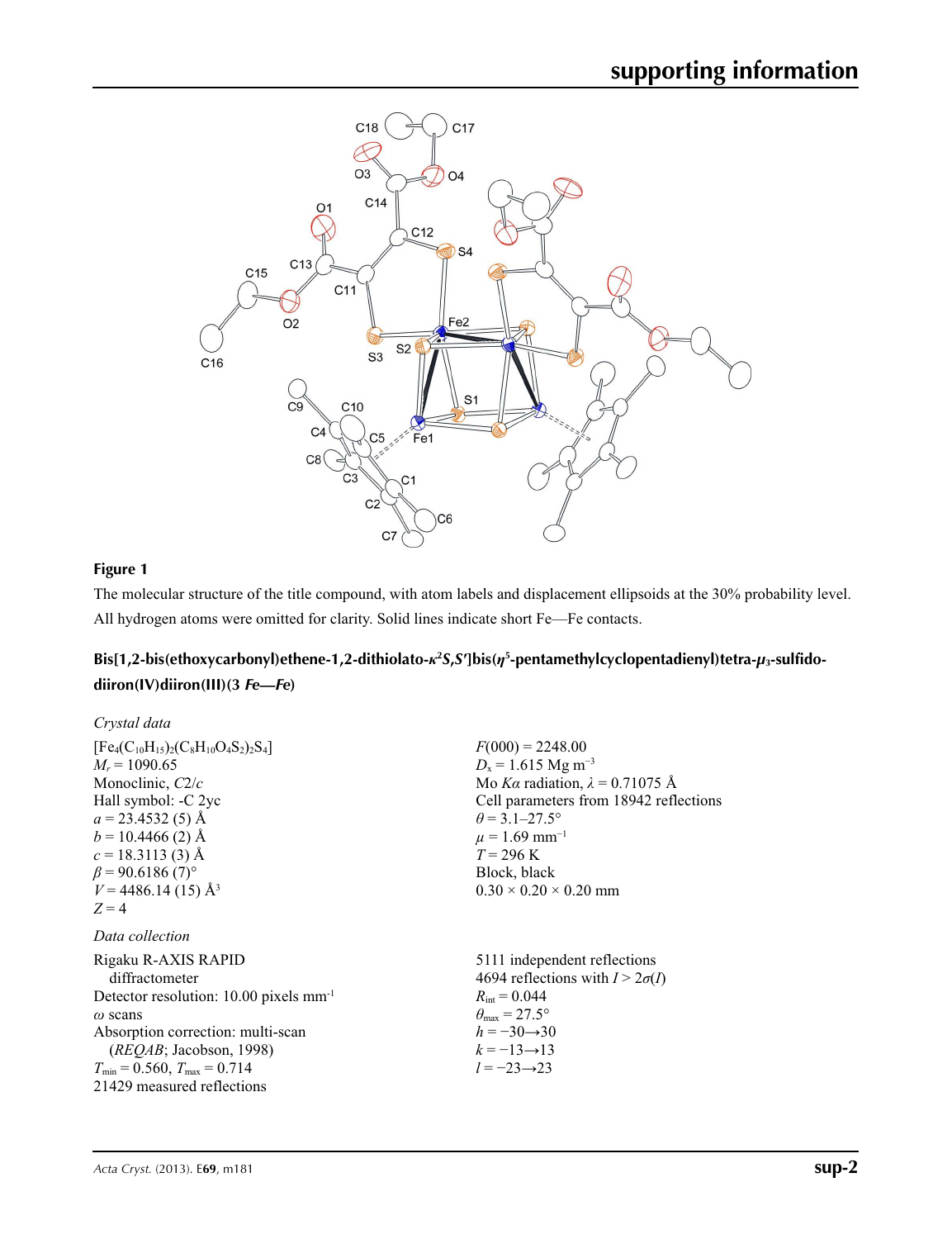*Refinement*

| Refinement on $F^2$             | H-atom parameters constrained                     |
|---------------------------------|---------------------------------------------------|
| $R[F^2 > 2\sigma(F^2)] = 0.030$ | $w = 1/[\sigma^2(F_0^2) + (0.037P)^2 + 5.9377P]$  |
| $wR(F^2) = 0.080$               | where $P = (F_o^2 + 2F_c^2)/3$                    |
| $S = 1.06$                      | $(\Delta/\sigma)_{\text{max}} = 0.002$            |
| 5111 reflections                | $\Delta \rho_{\rm max} = 0.50 \text{ e A}^{-3}$   |
| 254 parameters                  | $\Delta \rho_{\rm min} = -0.33$ e Å <sup>-3</sup> |
| Special details                 |                                                   |

**Refinement**. Refinement was performed using all reflections. The weighted *R*-factor (*wR*) and goodness of fit (*S*) are based on  $F^2$ . *R*-factor (gt) are based on *F*. The threshold expression of  $F^2 > 2.0$   $\sigma(F^2)$  is used only for calculating *R*-factor (gt).

|                 | $\boldsymbol{x}$ | $\mathcal{Y}$  | $\boldsymbol{Z}$ | $U_{\rm iso}*/U_{\rm eq}$ |
|-----------------|------------------|----------------|------------------|---------------------------|
| Fe1             | 0.512641(12)     | 0.27575(3)     | 0.159470(14)     | 0.02745(7)                |
| Fe <sub>2</sub> | 0.449295(12)     | 0.07723(3)     | 0.210955(14)     | 0.02769(7)                |
| S1              | 0.43972(2)       | 0.29022(4)     | 0.23321(3)       | 0.02894(11)               |
| S <sub>2</sub>  | 0.53399(2)       | 0.07354(4)     | 0.16691(3)       | 0.03038(11)               |
| S <sub>3</sub>  | 0.38310(2)       | 0.09718(5)     | 0.12928(3)       | 0.03767(13)               |
| S <sub>4</sub>  | 0.42061(2)       | $-0.11994(5)$  | 0.22914(3)       | 0.03867(13)               |
| O <sub>1</sub>  | 0.25875(9)       | $-0.1373(2)$   | 0.08613(13)      | 0.0745(6)                 |
| O <sub>2</sub>  | 0.29459(8)       | 0.02895(19)    | 0.02550(11)      | 0.0590(4)                 |
| O <sub>3</sub>  | 0.33671(9)       | $-0.35409(19)$ | 0.13925(13)      | 0.0668(5)                 |
| <b>O4</b>       | 0.29995(10)      | $-0.2666(2)$   | 0.23969(11)      | 0.0675(5)                 |
| C1              | 0.56426(10)      | 0.4192(2)      | 0.10976(12)      | 0.0416(5)                 |
| C2              | 0.50644(10)      | 0.4620(2)      | 0.11373(11)      | 0.0382(4)                 |
| C <sub>3</sub>  | 0.47177(10)      | 0.3774(2)      | 0.07124(11)      | 0.0388(4)                 |
| C4              | 0.50767(12)      | 0.2819(2)      | 0.04178(11)      | 0.0414(5)                 |
| C <sub>5</sub>  | 0.56502(11)      | 0.3076(2)      | 0.06575(12)      | 0.0442(5)                 |
| C6              | 0.61503(13)      | 0.4854(3)      | 0.14245(16)      | 0.0642(7)                 |
| C7              | 0.48533(15)      | 0.5815(2)      | 0.14991(15)      | 0.0594(7)                 |
| $\rm C8$        | 0.40936(12)      | 0.3974(2)      | 0.05670(16)      | 0.0555(6)                 |
| C9              | 0.48970(16)      | 0.1760(2)      | $-0.00894(14)$   | 0.0658(8)                 |
| C10             | 0.61697(14)      | 0.2362(3)      | 0.04239(17)      | 0.0709(9)                 |
| C11             | 0.34615(9)       | $-0.0459(2)$   | 0.12687(12)      | 0.0364(4)                 |
| C12             | 0.36250(9)       | $-0.1409(2)$   | 0.17332(12)      | 0.0351(4)                 |
| C13             | 0.29508(10)      | $-0.0580(2)$   | 0.07860(13)      | 0.0425(5)                 |
| C14             | 0.33153(10)      | $-0.2667(2)$   | 0.18025(14)      | 0.0430(5)                 |
| C15             | 0.24678(14)      | 0.0240(3)      | $-0.02537(17)$   | 0.0716(8)                 |
| C16             | 0.2579(2)        | 0.1231(4)      | $-0.0829(2)$     | 0.0961(13)                |
| C17             | 0.26445(15)      | $-0.3807(3)$   | 0.25262(19)      | 0.0764(9)                 |
| C18             | 0.20954(15)      | $-0.3640(3)$   | 0.2128(2)        | 0.0809(9)                 |
| H1              | 0.6029           | 0.5612         | 0.1675           | $0.077*$                  |
| H2              | 0.6410           | 0.5084         | 0.1044           | $0.077*$                  |
| H <sub>3</sub>  | 0.6338           | 0.4290         | 0.1764           | $0.077*$                  |
| H <sub>4</sub>  | 0.5163           | 0.6223         | 0.1754           | $0.071*$                  |
| H <sub>5</sub>  | 0.4702           | 0.6387         | 0.1136           | $0.071*$                  |

*Fractional atomic coordinates and isotropic or equivalent isotropic displacement parameters (Å2 )*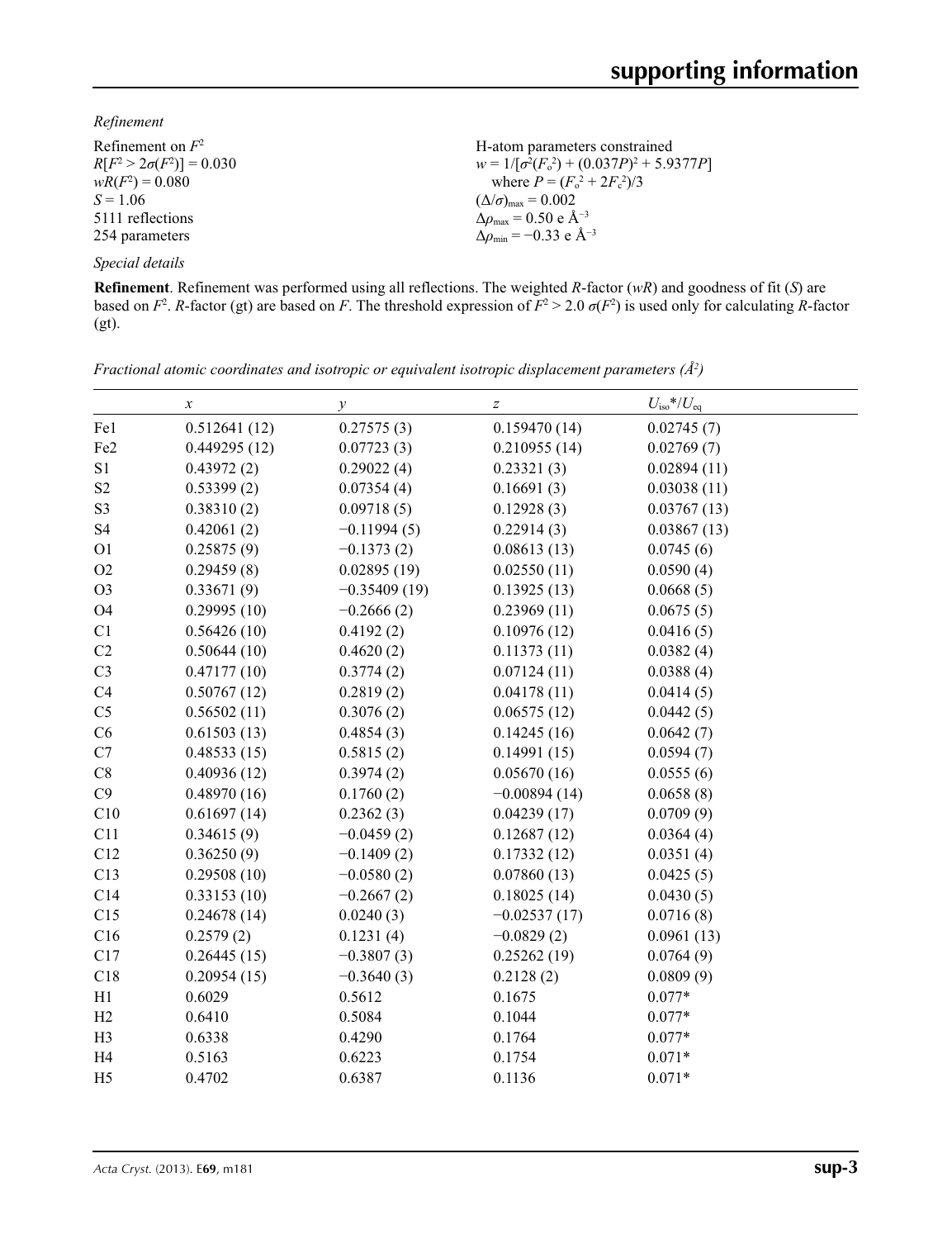| H <sub>6</sub>  | 0.4560 | 0.5599    | 0.1839    | $0.071*$ |  |
|-----------------|--------|-----------|-----------|----------|--|
| H7              | 0.3950 | 0.3287    | 0.0269    | $0.067*$ |  |
| H <sub>8</sub>  | 0.4038 | 0.4772    | 0.0317    | $0.067*$ |  |
| H <sub>9</sub>  | 0.3894 | 0.3990    | 0.1022    | $0.067*$ |  |
| H10             | 0.5225 | 0.1265    | $-0.0222$ | $0.079*$ |  |
| H11             | 0.4725 | 0.2119    | $-0.0521$ | $0.079*$ |  |
| H <sub>12</sub> | 0.4627 | 0.1218    | 0.0151    | $0.079*$ |  |
| H <sub>13</sub> | 0.6502 | 0.2752    | 0.0638    | $0.085*$ |  |
| H14             | 0.6197 | 0.2389    | $-0.0099$ | $0.085*$ |  |
| H15             | 0.6144 | 0.1488    | 0.0582    | $0.085*$ |  |
| H <sub>16</sub> | 0.2115 | 0.0425    | $-0.0004$ | $0.086*$ |  |
| H17             | 0.2439 | $-0.0604$ | $-0.0473$ | $0.086*$ |  |
| H18             | 0.2415 | 0.2033    | $-0.0683$ | $0.115*$ |  |
| H <sub>19</sub> | 0.2409 | 0.0963    | $-0.1284$ | $0.115*$ |  |
| H20             | 0.2982 | 0.1331    | $-0.0889$ | $0.115*$ |  |
| H21             | 0.2576 | $-0.3905$ | 0.3045    | $0.092*$ |  |
| H22             | 0.2838 | $-0.4567$ | 0.2353    | $0.092*$ |  |
| H <sub>23</sub> | 0.1826 | $-0.3224$ | 0.2440    | $0.097*$ |  |
| H <sub>24</sub> | 0.1950 | $-0.4463$ | 0.1985    | $0.097*$ |  |
| H <sub>25</sub> | 0.2155 | $-0.3126$ | 0.1701    | $0.097*$ |  |
|                 |        |           |           |          |  |

## *Atomic displacement parameters (Å2 )*

|                 | $U^{11}$    | $L^{22}$    | $U^{33}$    | $U^{12}$       | $U^{13}$       | $L^{23}$       |
|-----------------|-------------|-------------|-------------|----------------|----------------|----------------|
| Fe1             | 0.03035(15) | 0.02725(14) | 0.02472(14) | 0.00053(10)    | $-0.00037(11)$ | 0.00188(10)    |
| Fe <sub>2</sub> | 0.02636(14) | 0.02784(15) | 0.02878(14) | $-0.00189(10)$ | $-0.00376(10)$ | $-0.00136(10)$ |
| S <sub>1</sub>  | 0.0284(2)   | 0.0298(2)   | 0.0286(2)   | 0.00303(17)    | $-0.00230(18)$ | $-0.00054(17)$ |
| S <sub>2</sub>  | 0.0330(2)   | 0.0297(2)   | 0.0284(2)   | 0.00387(18)    | 0.00056(18)    | $-0.00021(17)$ |
| S <sub>3</sub>  | 0.0369(2)   | 0.0381(2)   | 0.0377(2)   | $-0.0058(2)$   | $-0.0122(2)$   | 0.0029(2)      |
| S <sub>4</sub>  | 0.0398(2)   | 0.0289(2)   | 0.0470(2)   | $-0.0048(2)$   | $-0.0122(2)$   | 0.0007(2)      |
| O <sub>1</sub>  | 0.0465(10)  | 0.0993(16)  | 0.0771(13)  | $-0.0314(11)$  | $-0.0221(9)$   | 0.0159(12)     |
| O2              | 0.0545(10)  | 0.0647(11)  | 0.0571(10)  | $-0.0097(9)$   | $-0.0274(8)$   | 0.0042(9)      |
| O <sub>3</sub>  | 0.0607(12)  | 0.0478(10)  | 0.0923(15)  | $-0.0169(9)$   | 0.0138(10)     | $-0.0262(10)$  |
| O <sub>4</sub>  | 0.0772(14)  | 0.0671(12)  | 0.0584(11)  | $-0.0350(11)$  | 0.0157(10)     | $-0.0072(9)$   |
| C1              | 0.0466(12)  | 0.0448(12)  | 0.0332(10)  | $-0.0098(9)$   | 0.0023(9)      | 0.0112(8)      |
| C2              | 0.0525(12)  | 0.0319(9)   | 0.0299(9)   | $-0.0015(9)$   | $-0.0011(8)$   | 0.0076(7)      |
| C <sub>3</sub>  | 0.0481(12)  | 0.0378(10)  | 0.0305(9)   | $-0.0012(9)$   | $-0.0051(8)$   | 0.0094(8)      |
| C4              | 0.0636(14)  | 0.0360(10)  | 0.0247(9)   | $-0.0021(9)$   | 0.0008(9)      | 0.0052(7)      |
| C <sub>5</sub>  | 0.0504(13)  | 0.0483(12)  | 0.0341(10)  | 0.0047(10)     | 0.0125(9)      | 0.0121(9)      |
| C6              | 0.0592(16)  | 0.0761(19)  | 0.0573(15)  | $-0.0296(15)$  | $-0.0040(13)$  | 0.0159(14)     |
| C7              | 0.092(2)    | 0.0336(12)  | 0.0527(14)  | 0.0044(12)     | 0.0071(14)     | 0.0020(10)     |
| C8              | 0.0519(14)  | 0.0576(15)  | 0.0567(14)  | 0.0024(12)     | $-0.0162(12)$  | 0.0211(12)     |
| C9              | 0.116(2)    | 0.0464(14)  | 0.0354(12)  | $-0.0124(15)$  | 0.0032(14)     | $-0.0037(10)$  |
| C10             | 0.072(2)    | 0.080(2)    | 0.0621(17)  | 0.0207(16)     | 0.0324(15)     | 0.0133(15)     |
| C11             | 0.0296(9)   | 0.0423(11)  | 0.0371(10)  | $-0.0047(8)$   | $-0.0029(8)$   | $-0.0075(8)$   |
| C12             | 0.0305(9)   | 0.0353(10)  | 0.0394(10)  | $-0.0050(8)$   | $-0.0013(8)$   | $-0.0080(8)$   |
| C13             | 0.0338(11)  | 0.0514(12)  | 0.0420(11)  | $-0.0028(9)$   | $-0.0055(9)$   | $-0.0085(9)$   |
| C14             | 0.0380(11)  | 0.0391(11)  | 0.0518(12)  | $-0.0085(9)$   | $-0.0034(9)$   | $-0.0045(9)$   |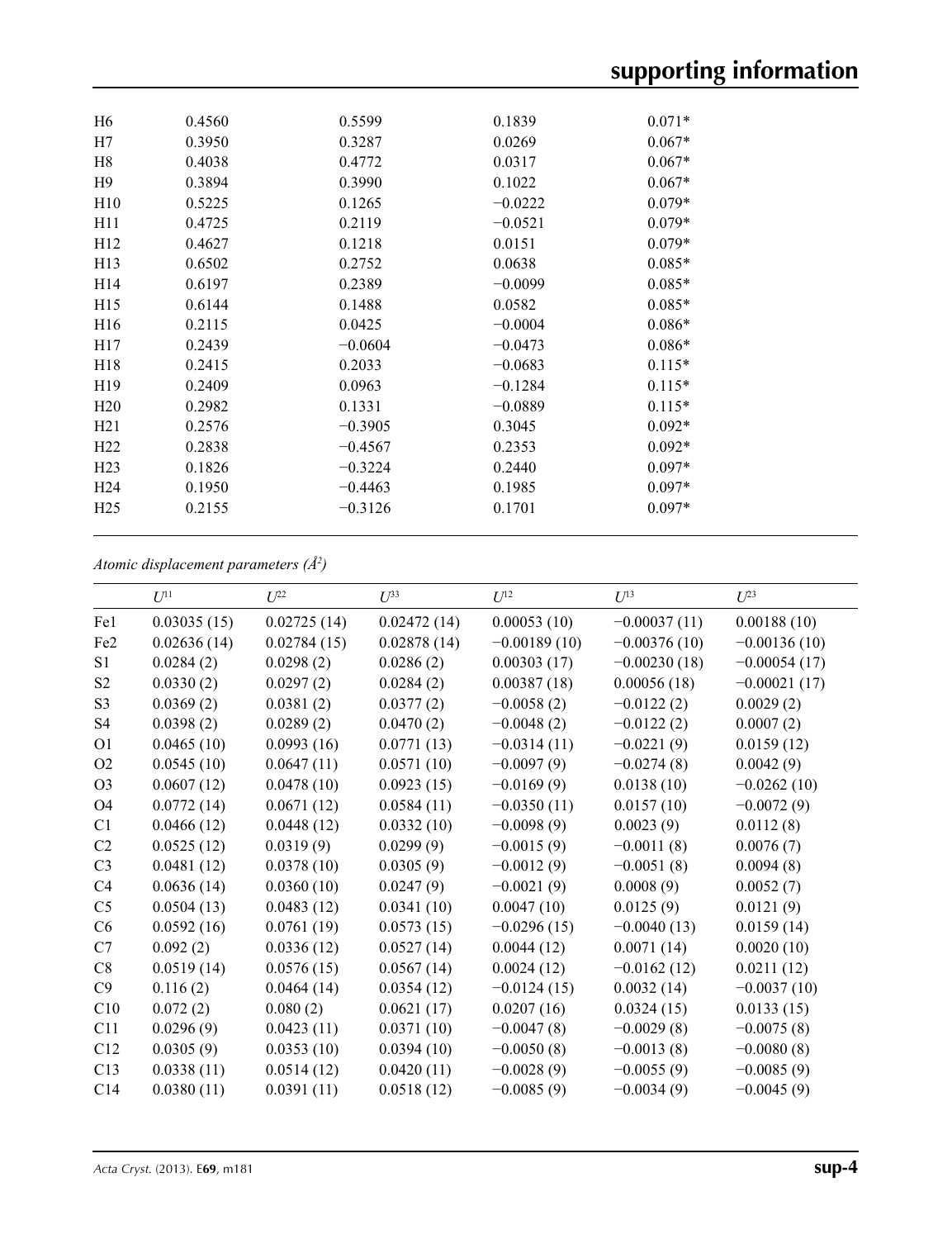# **supporting information**

| C <sub>15</sub> | 0.0638(18) | 0.093(2) | 0.0575(16) | 0.0007(16)    | $-0.0333(14)$ | $-0.0024(16)$ |
|-----------------|------------|----------|------------|---------------|---------------|---------------|
| C <sub>16</sub> | 0.123(3)   | 0.090(2) | 0.074(2)   | 0.005(2)      | $-0.046(2)$   | 0.006(2)      |
| C <sub>17</sub> | 0.076(2)   | 0.081(2) | 0.0722(19) | $-0.0367(18)$ | 0.0011(17)    | 0.0134(17)    |
| C18             | 0.0600(19) | 0.093(2) | 0.090(2)   | $-0.0129(18)$ | 0.0156(17)    | 0.012(2)      |

*Geometric parameters (Å, º)*

| $Fe1 - Fe1$ <sup>i</sup> | 3.3743(3)   | $C4 - C9$            | 1.502(3)  |
|--------------------------|-------------|----------------------|-----------|
| Fel-Fe2                  | 2.7253(4)   | $C5 - C10$           | 1.495(4)  |
| $Fe1 - Fe2i$             | 3.2683(3)   | $C11 - C12$          | 1.360(3)  |
| $Fe1 - S1$               | 2.1956(5)   | $C11 - C13$          | 1.486(3)  |
| $Fe1 - S1$ <sup>i</sup>  | 2.2551(5)   | $C12-C14$            | 1.508(3)  |
| $Fe1 - S2$               | 2.1749(5)   | $C15 - C16$          | 1.503(5)  |
| $Fe1-C1$                 | 2.136(2)    | $C17 - C18$          | 1.483(5)  |
| $Fe1-C2$                 | 2.122(2)    | $C6 - H1$            | 0.960     |
| $Fe1-C3$                 | 2.150(2)    | $C6 - H2$            | 0.960     |
| $Fe1 - C4$               | 2.158(2)    | $C6 - H3$            | 0.960     |
| $Fe1-C5$                 | 2.147(2)    | $C7 - H4$            | 0.960     |
| Fe2-Fe2i                 | 2.7619(3)   | $C7 - H6$            | 0.960     |
| $Fe2 - S1$               | 2.2736(5)   | $C7 - H5$            | 0.960     |
| $Fe2 - S2$               | 2.1523(5)   | $C8 - H7$            | 0.960     |
| $Fe2 - S2$ <sup>i</sup>  | 2.2667(6)   | $C8 - H8$            | 0.960     |
| $Fe2 - S3$               | 2.1541(5)   | $C8 - H9$            | 0.960     |
| $Fe2 - S4$               | 2.1934(6)   | $C9 - H10$           | 0.960     |
| $S3 - C11$               | 1.728(2)    | $C9 - H11$           | 0.960     |
| $S4 - C12$               | 1.709(2)    | $C9 - H12$           | 0.960     |
| $O1 - C13$               | 1.198(3)    | $C10 - H13$          | 0.960     |
| $O2 - C13$               | 1.330(3)    | $C10 - H14$          | 0.960     |
| $O2 - C15$               | 1.451(3)    | $C10$ —H15           | 0.960     |
| $O3 - C14$               | 1.189(3)    | $C15 - H16$          | 0.970     |
| $O4 - C14$               | 1.323(3)    | $C15 - H17$          | 0.970     |
| $O4 - C17$               | 1.474(4)    | $C16 - H18$          | 0.960     |
| $C1-C2$                  | 1.431(3)    | $C16 - H19$          | 0.960     |
| $C1 - C5$                | 1.417(3)    | $C16 - H20$          | 0.960     |
| $C1-C6$                  | 1.496(3)    | $C17 - H21$          | 0.970     |
| $C2-C3$                  | 1.426(3)    | $C17 - H22$          | 0.970     |
| $C2-C7$                  | 1.500(3)    | $C18 - H23$          | 0.960     |
| $C3-C4$                  | 1.416(3)    | $C18 - H24$          | 0.960     |
| $C3-C8$                  | 1.500(3)    | $C18 - H25$          | 0.960     |
| $C4 - C5$                | 1.435(3)    |                      |           |
| Fe1…Fe1 <sup>i</sup>     | 3.3743(3)   | Fe1…Fe2              | 2.7253(4) |
| Fe2…Fe2i                 | 2.7619(3)   | Fe1…Fe2 <sup>i</sup> | 3.2683(3) |
| $Fe1^{i}Fe2^{i}$         | 2.7253(4)   | $Fe1 \cdots Fe2$     | 3.2683(3) |
| Fe2-Fe1-S1               | 53.736 (13) | $C2-C3-C4$           | 107.8(2)  |
| $Fe2$ – $Fe1$ – $Sii$    | 90.938(15)  | $C2 - C3 - C8$       | 124.1(2)  |
| Fe2-Fe1-S2               | 50.595(15)  | $C4-C3-C8$           | 127.9(2)  |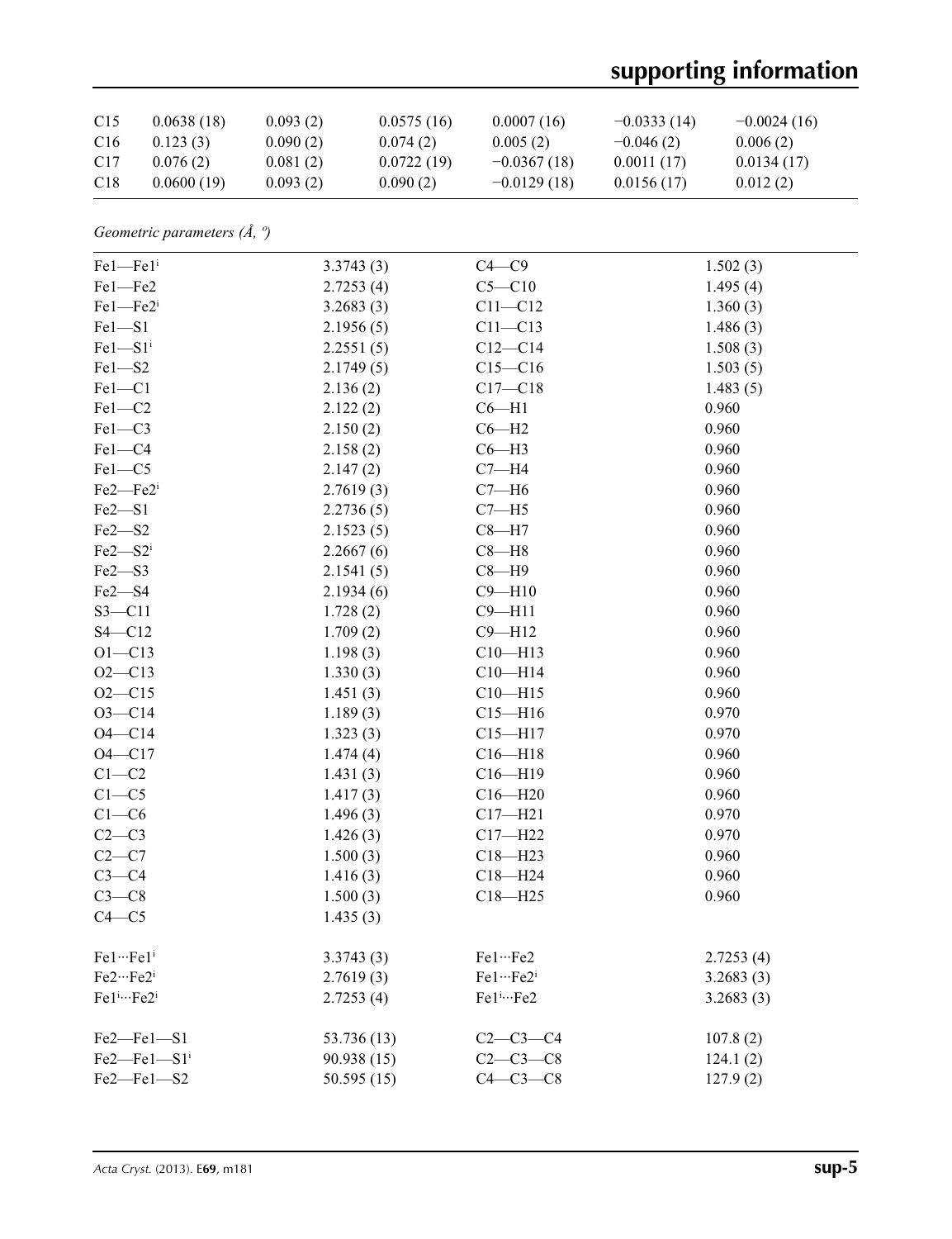| $Fe2$ — $Fe1$ — $Cl$          | 174.13(6)    | $Fe1-C4-C3$       | 70.52(11)   |
|-------------------------------|--------------|-------------------|-------------|
| Fe2-Fe1-C2                    | 143.01(6)    | $Fe1-C4-C5$       | 70.12 (12)  |
| $Fe2$ – $Fe1$ – $C3$          | 113.29(6)    | Fe1-C4-C9         | 127.37(16)  |
| Fe2-Fe1-C4                    | 110.15(6)    | $C3-C4-C5$        | 108.14(19)  |
| Fe2-Fe1-C5                    | 135.48(6)    | $C3-C4-C9$        | 126.2(2)    |
| $S1 - Fe1 - S1$ <sup>i</sup>  | 80.87(2)     | $C5-C4-C9$        | 125.6(2)    |
| $S1 - Fe1 - S2$               | 102.04(2)    | $Fe1-C5-C1$       | 70.25(13)   |
| $S1 - Fe1 - C1$               | 131.50(6)    | $Fe1-C5-C4$       | 70.93(13)   |
| $S1 - Fe1 - C2$               | 97.42(6)     | Fel-C5-C10        | 128.82(18)  |
| $S1 - Fe1 - C3$               | 94.83(6)     | $C1-C5-C4$        | 108.0(2)    |
| $S1 - Fe1 - C4$               | 125.31(7)    | $C1 - C5 - C10$   | 126.0(2)    |
| $S1 - Fe1 - C5$               | 159.56(6)    | $C4 - C5 - C10$   | 125.7(2)    |
| $S1 - Fe1 - S2$               | 84.20(2)     | $S3 - C11 - C12$  | 118.52(16)  |
| $S1 - Fe1 - C1$               | 92.67(6)     | $S3 - C11 - C13$  | 119.31(16)  |
|                               |              |                   |             |
| $S1 - Fe1 - C2$               | 108.28(5)    | $C12 - C11 - C13$ | 122.0(2)    |
| $S1 - Fe1 - C3$               | 146.55(6)    | $S4 - C12 - C11$  | 119.90(16)  |
| $S1 - Fe1 - C4$               | 152.77(7)    | $S4 - C12 - C14$  | 116.30(16)  |
| $S1 - Fe1 - C5$               | 113.81(6)    | $C11 - C12 - C14$ | 123.80 (19) |
| $S2-Fel$ -C1                  | 125.22(6)    | $O1 - C13 - O2$   | 123.8(2)    |
| $S2 - Fe1 - C2$               | 158.40(6)    | $O1 - C13 - C11$  | 124.1(2)    |
| $S2 - Fe1 - C3$               | 128.84(6)    | $O2 - C13 - C11$  | 112.2(2)    |
| $S2 - Fe1 - C4$               | 95.83(6)     | $O3 - C14 - O4$   | 125.6(2)    |
| $S2$ –Fel–C5                  | 93.85(6)     | $O3 - C14 - C12$  | 124.3(2)    |
| $C1 - Fe1 - C2$               | 39.26(8)     | $O4 - C14 - C12$  | 110.0(2)    |
| $Cl$ -Fel-C3                  | 65.39(8)     | $O2 - C15 - C16$  | 106.7(2)    |
| $Cl$ -Fel-C4                  | 65.05(8)     | $O4 - C17 - C18$  | 108.4(2)    |
| $Cl$ -Fel-C5                  | 38.65(8)     | $Cl$ - $C6$ -H1   | 109.5       |
| $C2$ -Fel-C3                  | 38.99(8)     | $C1-C6-H2$        | 109.5       |
| $C2$ -Fel- $C4$               | 64.89(8)     | $C1-C6-H3$        | 109.5       |
| $C2$ -Fel- $C5$               | 65.17(8)     | $H1-C6-H2$        | 109.5       |
| $C3$ -Fel- $C4$               | 38.37(8)     | $H1-C6-H3$        | 109.5       |
| $C3$ -Fel- $C5$               | 64.99(8)     | $H2-C6-H3$        | 109.5       |
| $C4 - Fe1 - C5$               | 38.95 (9)    | $C2-C7-H4$        | 109.5       |
| Fe1-Fe2-Fe2i                  | 73.111(11)   | $C2-C7-H6$        | 109.5       |
| $Fe1 - Fe2 - Si$              | 51.138 (15)  | $C2-C7-H5$        | 109.5       |
| $Fe1$ — $Fe2$ — $S2$          | 51.334(14)   | $H4-C7-H6$        | 109.5       |
| $Fe1 - Fe2 - S2$ <sup>i</sup> | 105.375(16)  | $H4-C7-H5$        | 109.5       |
| Fel-Fe2-S3                    | 94.456 (17)  | $H6-C7-H5$        | 109.5       |
| Fe1-Fe2-S4                    | 159.452 (19) | $C3-C8-H7$        | 109.5       |
| $Fe2^i$ -Fe2-S1               | 89.620 (16)  | $C3-C8-H8$        | 109.5       |
| $Fe2 - Fe2 - S2$              | 53.196 (16)  | $C3-C8-H9$        | 109.5       |
| $Fe2^i$ -Fe2- $S2^i$          | 49.487 (14)  | $H7-C8-H8$        | 109.5       |
| Fe2 <sup>i</sup> -Fe2-S3      | 165.837(19)  | $H7-C8-H9$        | 109.5       |
| Fe2 <sup>i</sup> -Fe2-S4      | 100.674(17)  | $H8-C8-H9$        | 109.5       |
| $S1 - Fe2 - S2$               | 100.26(2)    | $C4-C9-H10$       | 109.5       |
| $S1$ —Fe2—S2 <sup>i</sup>     | 81.730 (19)  | $C4-C9-H11$       | 109.5       |
| $S1 - Fe2 - S3$               | 87.59(2)     | $C4-C9-H12$       | 109.5       |
| $S1 - Fe2 - S4$               | 149.40(2)    | $H10-C9-H11$      | 109.5       |